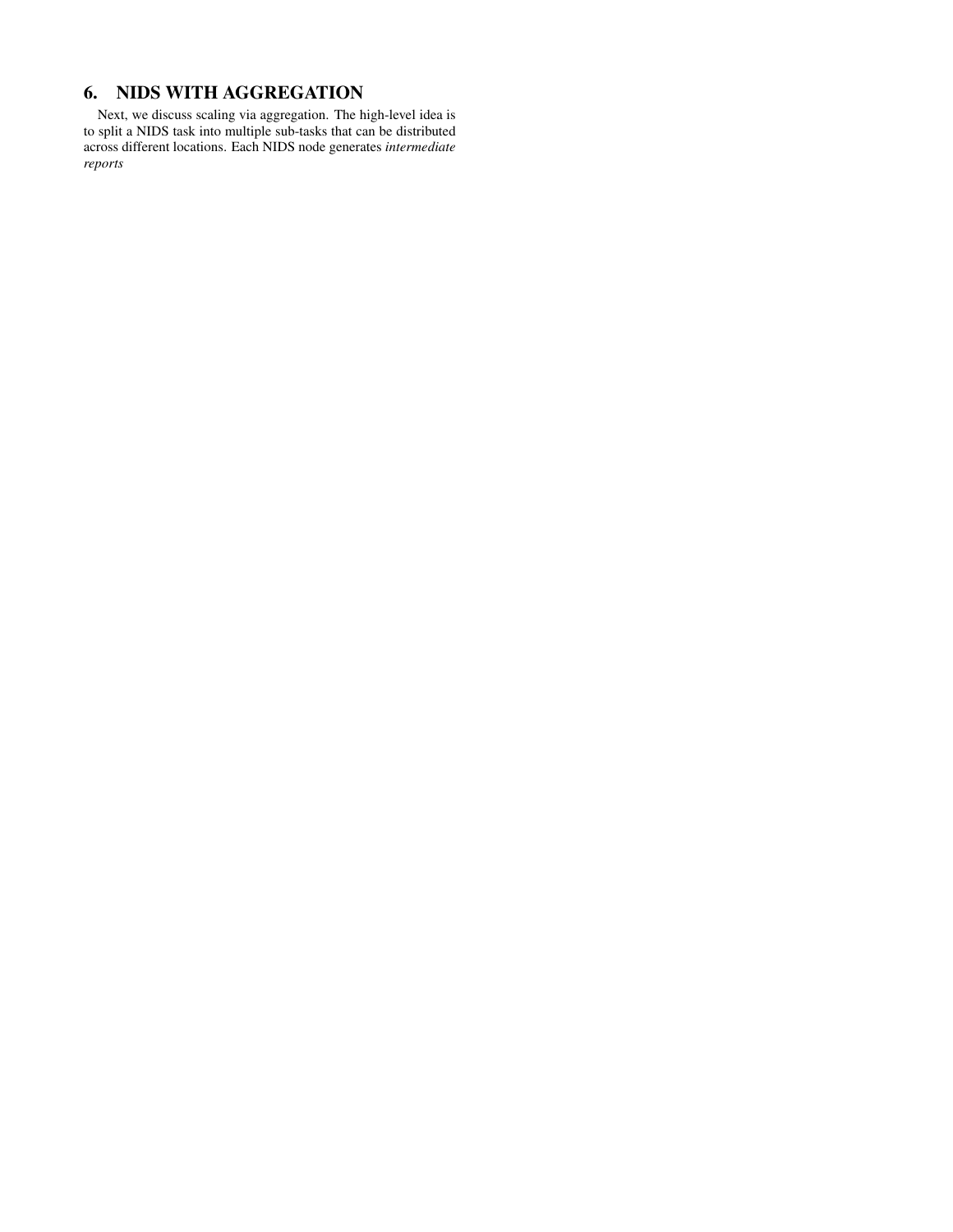Eq (14), and the resource load model in Eq (15). (Because there is no traffic replication, the "offload" o variables do not appear in this formulation.) The additional equation required here is to model the total communication cost  $CommCost$  in Eq (13). For each entry, this is simply the product of the volume of traffic, the per-unit record size, and the network distance as shown.

### **7. IMPLEMENTATION**

We start by describing how the management engine translates the output of the LP optimizations into device configurations. Then, we describe how we implement these management decisions using a *shim* layer that allows us to run off-the-shelf NIDS software.

#### **7.1 Optimization and configurations**

We solve the LP formulations described in the previous sections using off-the-shelf LP solvers such as CPLEX. Given the solution to the optimization, we run a simple procedure to convert the solution into a configuration for each shim instance. The main idea is to map the decision variables— $p_{c,j}$  and  $o_{c,j,j'}$  values—into nonoverlapping *hash ranges*. For each c, we first run a loop over the  $p_{c,j}$  values, mapping each to a hash-range, and extending the range as we move to the next j. We then run a similar loop for the  $o_{c,j,j'}$ . (The specific order of the NIDS indices does not matter; we only require some order to ensure the ranges are non-overlapping.) Because the optimization frameworks ensure that these  $p_{c,j}$  and  $o_{c,j,j'}$ add up to 1 for each  $c$ , we are guaranteed that the union of these hash ranges covers the entire range.

#### **7.2 Shim layer**

To allow network operators to run their existing NIDS software without needing significant changes, we interpose a lightweight *shim* between the network and the NIDS. We implement this using the Click modular software router [15] with a combination of default modules and a custom module (255 lines of C++ code). The shim maintains persistent tunnels with its mirror node(s) to replicate the traffic and uses a virtual TUN/TAP interface to the local NIDS process. This requires a minor change to the way the NIDS process is launched so that it reads from the virtual interface rather than a physical interface. We tested two popular NIDS: Bro [24] and Snort [34]; both had no difficulties running unmodified on top of the shim layer.

As a packet arrives, the shim computes a lightweight hash [5] of the IP 5-tuple (protocol, src/dst IPs and ports). It looks up the corresponding class (e.g., based on the port numbers and src/dst IPs) to infer the assigned hash range (from the above configuration) and decides whether to send this packet to the local NIDS process, replicate it to a mirror node, or neither. One subtle issue here is that we need to ensure that this hash is bidirectional to ensure that both directions are consistently "pinned" or offloaded to the same node. For example, we can achieve this by converting the IP 5-tuple into a canonical form such that the source IP is always less than the destination IP before computing the hash [37]. For aggregation, the hash is over the appropriate field used for splitting the task, i.e., per-source or per-destination depending on the analysis.

# **7.3 Aggregation**

Aggregation requires two components: (1) a new shim module at each NIDS node that periodically sends reports; and (2) an aggregator to post-process these reports. As discussed earlier, the choice of reporting schema and where the aggregation runs may vary across different NIDS tasks. In the specific case of Scan detection, we want to report sources that contact  $\geq k$  destinations and send these reports to the gateway nodes for each host. Now, the measured value at an individual NIDS may not exceed  $k$ , but the aggregate might. Thus, we apply the threshold  $k$  only at the aggregator and configure each individual NIDS to have a reporting threshold of  $k = 0$ , to retain the same detection semantics as running the scan detector at the gateway node for each host.

# **8. EVALUATION**

We use real network topologies from educational backbones (Internet2, Geant), inferred PoP-level topologies from Rocketfuel [35], and a multi-site Enterprise topology [30]. For each topology, we construct a traffic matrix for every pair of ingress-egress PoPs using a gravity model based on city populations [27], with shortest-path routing based on hop counts. For brevity, we consider a single aggregate traffic class and do not partition traffic based on application port numbers.

#### **8.1 System evaluation**

**Computation time:** Table 1 shows the time to compute the optimal solution for different PoP-level topologies using an off-theshelf LP solver (CPLEX). This result shows that the time to recompute optimal solutions is well within the timescales of network reconfigurations (typically on the order of few minutes).

| Topology              | # PoPs | Time(s)     |             |
|-----------------------|--------|-------------|-------------|
|                       |        | Replication | Aggregation |
| Internet <sub>2</sub> | 11     | 0.05        | 0.02        |
| Geant                 | 22     | 0.10        | 0.02        |
| Enterprise            | 23     | 0.10        | 0.01        |
| <b>TiNet (AS3257)</b> | 41     | 0.29        | 0.02        |
| Telstra (AS1221)      | 44     | 0.40        | 0.03        |
| Sprint (AS1239)       | 52     | 1.30        | 0.05        |
| Level3 (AS3356)       | 63     | 1.19        | 0.04        |
| <b>NTT</b> (AS2914)   | 70     | 1.59        | 0.11        |

**Table 1: Time to compute the optimal solution for the replication and aggregation formulations.**

**Shim overhead:** The hash computations and lookups impose little overhead over the processing and packet capture that a NIDS has to run natively. In our microbenchmarks, the shim implementation does not introduce any (additional) packet drops up to an offered load of 1 Gbps for a single-threaded Bro or Snort process running on a Intel Core i5 2.5GHz machine.

**Live emulation in Emulab:** To investigate the benefits of offpath replication, we evaluate our system with an emulated Internet2 topology with 11 nodes using Emulab [40]. We implemented an offline traffic generator using Scapy [28] that takes as input the topology, traffic matrix, and template traces, and that generates a traffic trace according to these. We used real full-payload packet traces as the "seed" templates [18]. To faithfully emulate the ordering of packets within a logical session, we introduced a stateful "supernode" that is logically connected to every network ingress. This supernode injects packets within each session in order and at the appropriate ingress using the BitTwist tool [4]. Each NIDS node runs on a Pentium III 850 Mhz node with 512 MB of  $RAM<sup>7</sup>$  running Snort (version 2.9.1) using the default configuration of rules and signatures.

Figure 10 shows the total number of CPU instructions used by the Snort process, measured using the PAPI performance instru-

 $7$ The choice of low-end nodes was to ensure repeatability as it is hard to obtain a large number of high-end nodes for extended periods of time on Emulab.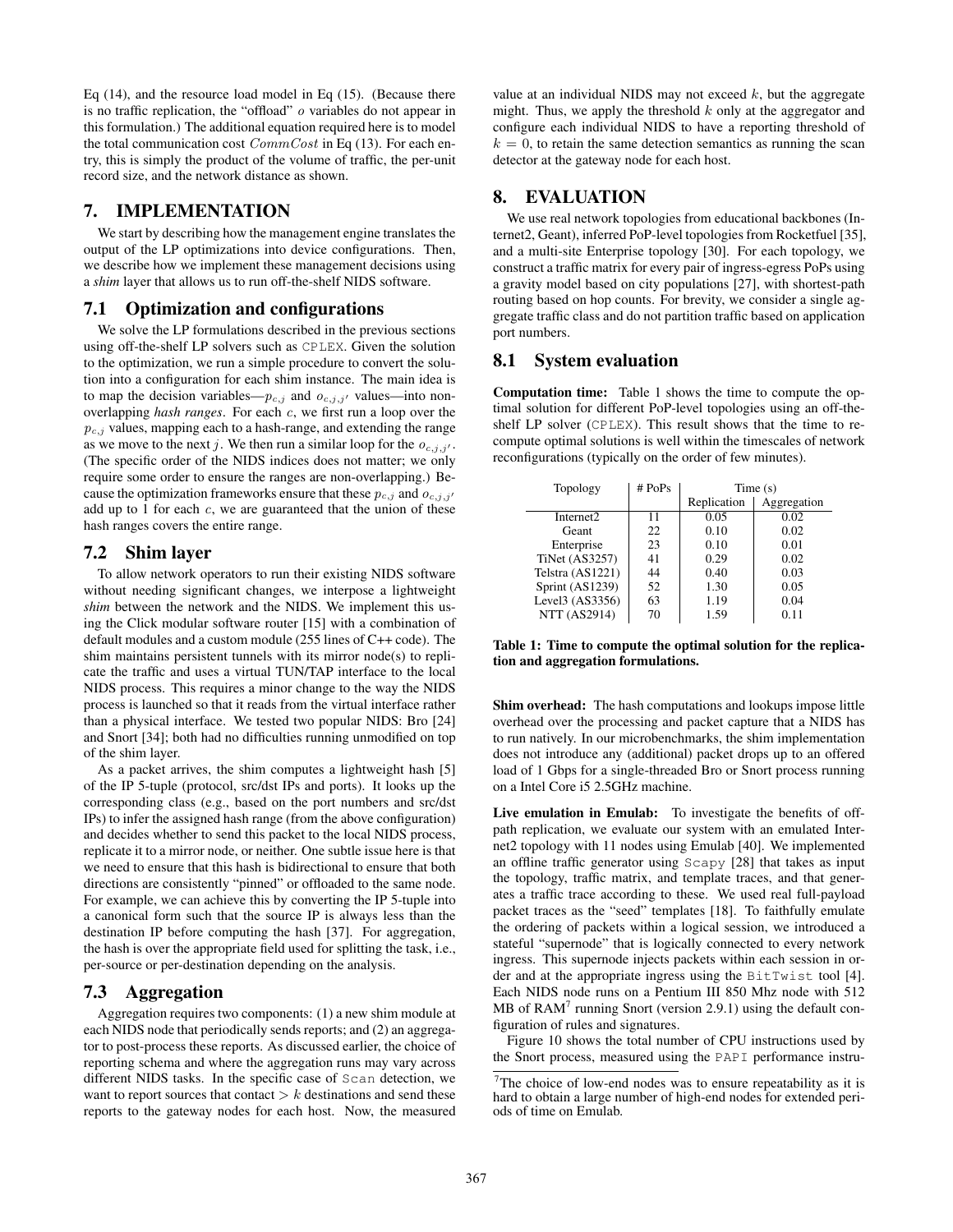

**Figure 10: Maximum absolute CPU usage of each NIDS node in our Emulab experiment**

mentation library [23]), on each NIDS node for the emulated Internet2 topology with 11 nodes. The result shows the configurations for two NIDS architectures: *Path, No replicate* [29] and *Path, Replicate* which represents our framework from Section 4. For our setup, we ran the formulation with a single data center (DC) with  $8\times$  the capacity of the other NIDS nodes and assuming  $\text{MaxLinkLoad} = 0.4$ . (We did not explicitly instantiate a 8× capacity.) Figure 10 confirms that replication provides  $2 \times$  reduction in resource usage on the maximally loaded node (excepting the DC). This result is identical to that obtained using trace-driven simulations, as will be shown in Figure 13, allowing us to conclude that sensitivity analysis performed in Section 8.2 is representative of live performance.

### **8.2 Replication: Sensitivity analysis**

Due to the difficulty of scaling our Emulab setup for larger topologies and further sensitivity analysis, we use trace-driven analysis for these evaluations.

**Setup:** To model the total traffic volume, we start with a baseline of 8 million sessions for the Internet2 network with 11 PoPs, and then scale the total volume for other topologies linearly proportional to the number of PoPs. We model the link capacities  $LinkCap<sub>l</sub>$  as follows. We compute the traffic volume traversing the maximum congested link (assuming the above shortest path routes). Then, we set the link capacity of each to be  $3\times$  this traffic load on the most congested link. As such,  $\max_{l} {B G_l} = 0.3;$ this reflects typical link utilization levels in networks today [10]. To model the node capacities  $Cap_j^r$ , we simulate the Ingress-only deployment and find the maximum resource requirement across the network, and provision each node with this inferred capacity. Thus, by construction the Ingress deployment has a maximum compute load of one. We model a single data center with  $\alpha \times$  the capacity of the other NIDS nodes.

In this discussion, we examine the effects of varying the location and capacity of the data center node  $(Cap_{\text{DC}}^r)$ , the maximum allowed link load with replication (MaxLinkLoad), alternative local replication architectures, and the impact of traffic variability.

**Choice of datacenter location:** The first parameter of interest is the placement of the datacenter. Here, we fix the datacenter capacity to be  $10\times$  the single NIDS capacity, but choose different locations based on four natural strategies: (1) the PoP from which most traffic originates, (2) the PoP that observes the most traffic, including traffic for which this is a transit PoP, (3) the PoP which lies on the most end-to-end shortest paths, and (4) the PoP which has the smallest average distance to every other PoP (the medoid).

We find that for most topologies the gap between the different placement strategies is very small and that placing the datacenter at the PoP that observes the most traffic works best across all topologies. (Not shown; please see our extended report [13].) Thus for the rest of the evaluation, we choose this placement strategy.

**Effect of increasing allowed link load:** Next, we fix the placement of the datacenter as described above and its capacity to  $10\times$ , and study the impact of increasing MaxLinkLoad in Figure 11. For most topologies, we see diminishing returns beyond MaxLinkLoad  $= 0.4$ , since at that value, the compute load on the datacenter is close to the load on the maximum NIDS node as well. This result suggests that network administrators need not be concerned about the additional load induced by the replication traffic since we can achieve near-optimal benefits at 40% link utilization.



**Figure 11: Varying** MaxLinkLoad **with datacenter capacity** = 10×**.**

**Increasing the data center capacity:** A natural question then is how much to provision the datacenter. To address this, we studied the impact of varying the datacenter capacity. Most topologies show a natural diminishing property as we increase the capacity, with the "knee" of the curve occurring earlier with lower link load. This is expected; with lower MaxLinkLoad, there are fewer opportunities for replicating traffic to the datacenter and thus increasing the datacenter capacity beyond  $8-10\times$  does not really help (not shown).

**Visualizing maximum loads:** To better understand the previous effects, we visualize a high-level summary of how the optimization allocates the compute and offload responsibilities throughout the network. We consider four configurations here:  $MaxLinkLoad \in$  $\{0.1, 0.4\}$  and a datacenter capacity  $Cap^r_{\mathrm{DC}}$  of  $2\times$  and  $10\times$  . Figure 12 shows the difference between the compute load on the datacenter node (*DCLoad*) and the maximum compute load on nondatacenter NIDS nodes (*MaxNIDSLoad*) for the different topologies. We see that at low link load and high data center capacity  $(MaxLinkLoad = 0.1$  and  $Cap_{DC}^r$  of  $10\times$ ), the datacenter is underutilized. With larger link loads or lower link capacity, we find that the load stress on the datacenter is the same as the maximum load across the network (i.e., the gap is zero).

**Comparison to alternatives:** Using the previous results as guidelines, we pick a configuration with the datacenter capacity fixed at  $10\times$  the single NIDS capacity and with  $MaxLinkLoad = 0.4$ . Figure 13 compares this configuration (labeled *Path, Replicate*) against two alternatives: (1) today's*Ingress*-only deployment where NIDS functions run at the ingress of a path; and (2) *Path, No Replicate*, strict on-path NIDS distribution [29]. One concern is that our datacenter setup has more aggregate capacity. Thus, we also consider a *Path, Augmented* approach where each of the  $|N|$  NIDS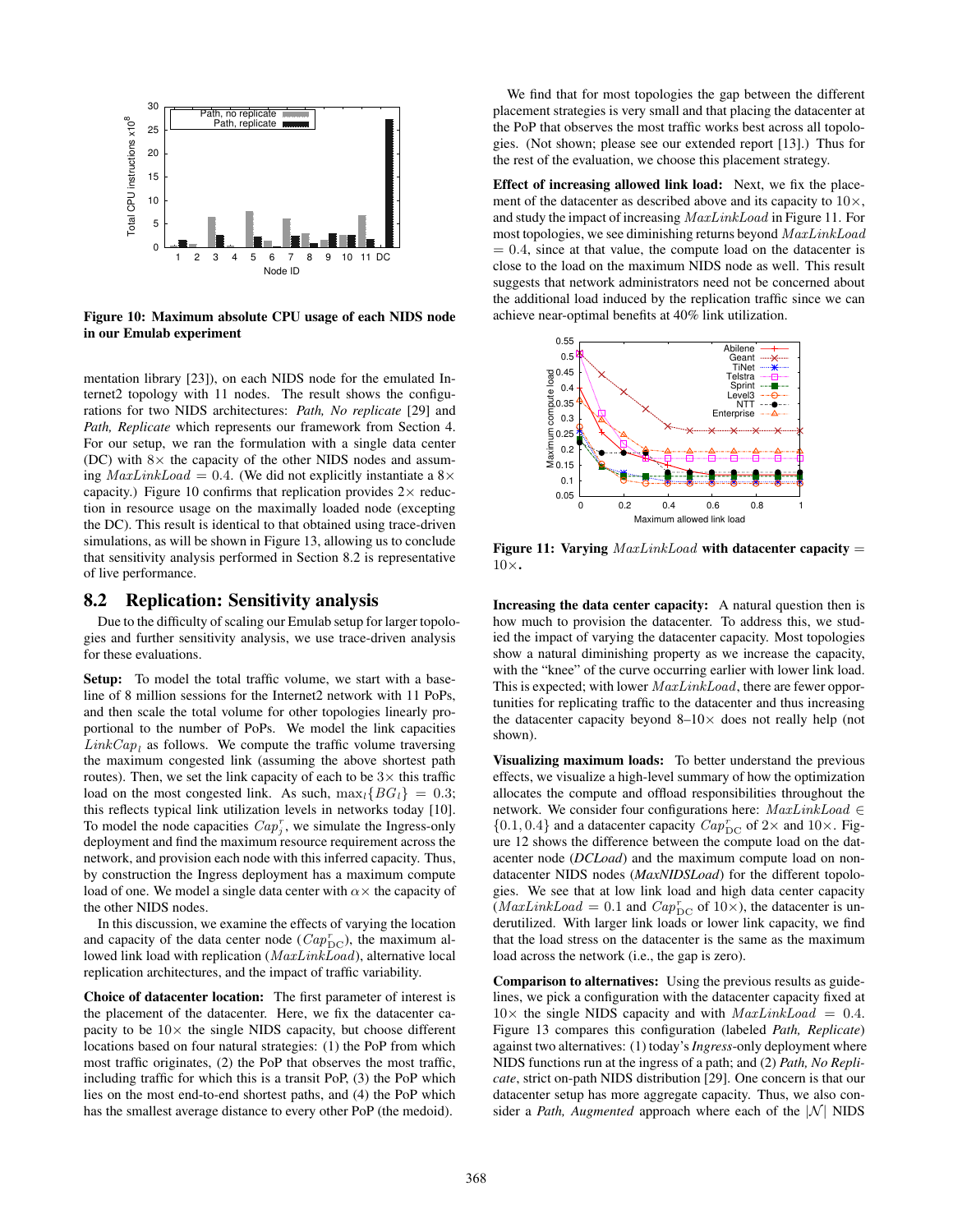

**Figure 12: Comparing the compute load on the datacenter vs. maximum load on interior NIDS nodes.**

nodes gets a  $\frac{1}{|N|}$  share of the 10× additional resources. The fact that we can consider these alternative designs within our framework further confirms the *generality* of our approach.



#### **Figure 13: Maximum compute load across topologies with different NIDS architectures.**

Recall that the current deployments of *Ingress*-only have a maximum compute load of one by construction. The result shows that *Path, Replicate* has the best overall performance; it can reduce the maximum compute load by  $10\times$  compared to today's deployments and up to  $3\times$  compared to the proposed on-path distribution schemes.



**Figure 14: Local one- and two-hop replication.**

**Local offload:** The above results consider a setup where the network administrator has added a new datacenter. Alternatively, they can use the existing NIDS infrastructure with *local* replication strategies. Specifically, we consider the mirror sets  $(M_i s)$  consisting of 1-hop or 2-hop neighbors in addition to the existing on-path distribution. Figure 14 compares the maximum compute load vs. a pure on-path distribution again setting  $MaxLinkLoad = 0.4$ . Across all

topologies, allowing replication within a one-hop radius provides up to  $5\times$  reduction in the maximum load. We also see that going to two hops does not add significant value beyond one-hop offload. This suggests a replication-enhanced NIDS architecture can offer significant benefits even without needing to augment the network with additional compute resources.

**Performance under traffic variability:** The results so far consider a static traffic matrix. Next, we evaluate the effect of traffic variability. To obtain realistic temporal variability patterns, we use traffic matrices for Internet2 [14]. From this, we compute empirical CDFs of how each element in a traffic matrix varies (e.g., probability that the volume is between  $0.6 \times$  and  $0.8 \times$  the mean). Then, using these empirical distributions we generate 100 time-varying traffic matrices using the gravity model for the mean volume.



**Figure 15: Comparison between NIDS architectures in the presence of traffic variability.**

Figure 15 summarizes the distribution of the peak load across these 100 runs using a box-and-whiskers plot showing the minimum, 25th %ile, median, 75th %ile, and the maximum observed load. We consider four NIDS architectures: *Ingress*; *Path, No replicate*; *Path, replicate* with a datacenter node  $10\times$  capacity (labeled DC Only); and *Path, replicate* with the flexibility to offload responsibilities to either a datacenter and within a 1-hop radius (labeled  $DC + One-hop$ ). We find that the replication-enabled NIDS architectures outperform the non-replication strategies significantly, with the median values roughly mirroring our earlier results. The worst-case performance of the no-replication architectures can be quite poor, e.g., much larger than 1. (Ideally, we want the maximum compute load to be less than 1.) We also analyzed how the augmentation strategy from Figure 13 performs; the worst-case load with the *Path, Augmented* case is 4× more than the replication enabled architecture (not shown).

#### **8.3 Replication with routing asymmetry**

In this section, we evaluate how replication is effective for scenarios where the forward and reverse flows may not traverse the same route as we saw in Section 2.

We emulate routing asymmetry as follows. For each ingressegress pair, we assume the forward traffic traverses the expected shortest path from the ingress to the egress; i.e.,  $P_c^{fwd}$  is the shortestpath route. However, we set the reverse path  $P_c^{rev}$  such that the expected *overlap* (over all ingress-egress pairs) between the forward and reverse paths reaches a target overlap ratio  $\theta$ . Here, we measure the overlap between two paths  $P_1$  and  $P_2$  in terms of the Jaccard similarity index:  $\frac{P_1 \cap P_2}{P_1 \cup P_2}$ , which is maximum (= 1) when they are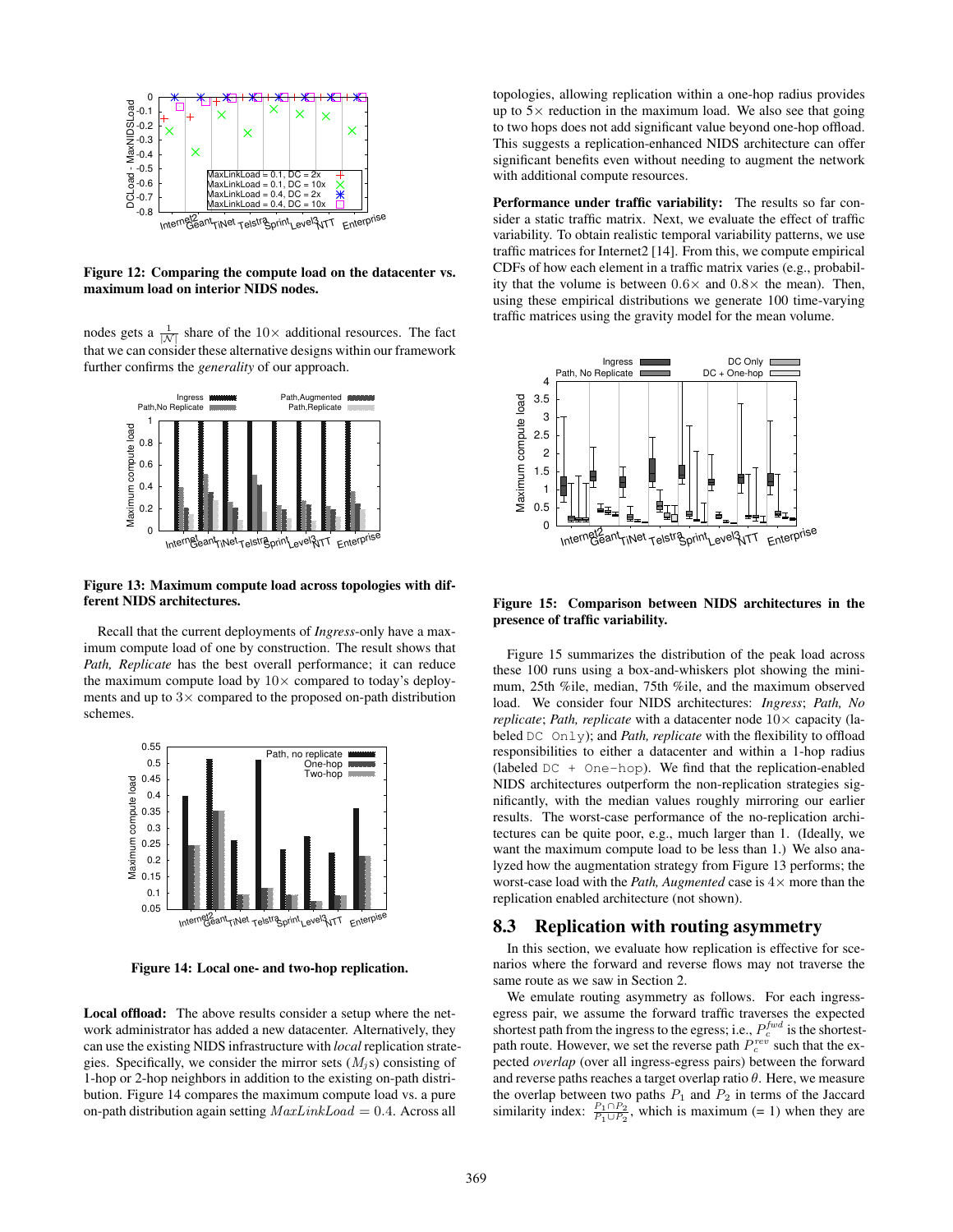identical and lowest  $(= 0)$  if there is no overlap. For each end-toend path, we precompute its overlap metric with every other path. Then, given a value of  $\theta'$  (drawn from a Gaussian distribution with mean =  $\theta$  and standard deviation =  $\frac{\theta}{5}$ ), we find a path from this precomputed set that is *closest* to this target value.<sup>8</sup> For each target  $\theta$ , we generate 50 random configurations. For each configuration, we run the extended formulation from Section 5 for the *Ingress*-only architecture, the *Path, no replicate* architecture, and our proposed framework with a datacenter. We report the *median* across the 50 runs for two metrics: the detection *miss rate* — the total fraction of traffic that could not be analyzed effectively by any NIDS node and the compute load as in the previous evaluations.

Figure 16 shows the median miss rate as a function of the overlap factor for the different configurations. We see that the miss rate with an *Ingress*-only setup is greater than 85% even for high values of the overlap metric. The MaxLoad curve in Figure 17 is interesting because *Ingress* is lower than the other configurations. The reason is that there is little useful work being done here — It ignores more than 90% of the traffic! Another curious feature is that MaxLoad for the replication architecture first increases and then decreases. In this setup with low overlap, the datacenter is the most loaded node. At low  $\theta$ , however, the  $MaxLinkLoad$  constraint limits the amount of traffic that can be offloaded and thus the datacenter load is low.



**Figure 16: Detection miss rate vs. degree of overlap**



**Figure 17: Maximum load vs. degree of overlap**

### **8.4 NIDS with aggregation**

In this section, we highlight the benefits of aggregation using the framework from Section 6. As discussed earlier, we focus on Scan detection.

Figure 18 shows how varying  $\beta$  trades off the communication cost (CommCost) and compute cost (LoadCost) in the resulting solution, for the different topologies. Because different topologies differ in size and structure, we normalize the x- and y-axes using the maximum observed LoadCost and CommCost respectively over the range of  $\beta$  for each topology. As such, the point closest to the origin can be viewed as the best choice of  $\beta$  for the corresponding topology. This figure shows that for many topologies, there are choices of  $\beta$  that yield relatively low  $CommCost$  and  $LoadCost$ simultaneously, e.g., both being less than 40% of their maximums.



**Figure 18: Tradeoff between the compute load and communication cost with aggregation as we vary** β



#### **Figure 19: Ratio between maximum and average compute load with and without aggregation.**

To illustrate the load balancing benefits of aggregation, Figure 19 shows the ratio of the compute load of the most loaded node to the average compute load. Here, for each topology, we pick the value of  $\beta$  that yields the point closest to the origin in Figure 18. A higher number represents a larger variance or imbalance in the load. Figure 19 compares this ratio to the same ratio when no aggregation is used. As we can see, aggregation reduces the load imbalance substantially (up to  $2.7 \times$ ) for many topologies.

#### **8.5 Summary of key results**

Our main results are:

- The optimization step and shim impose low overhead.
- Administrators need not worry about optimal choice of data center location, capacity, or the maximum link load. Our approach provides benefits over a range of practical and intuitive choices.
- Replication reduced the maximum compute load by up to  $10\times$ when we add a NIDS cluster or up to  $5\times$  with one-hop offload.

<sup>8</sup>The exact details of how these paths are chosen or the distribution of the  $\theta$  values are not the key focus of this evaluation. We just need some mechanism to generate paths with a target overlap ratio.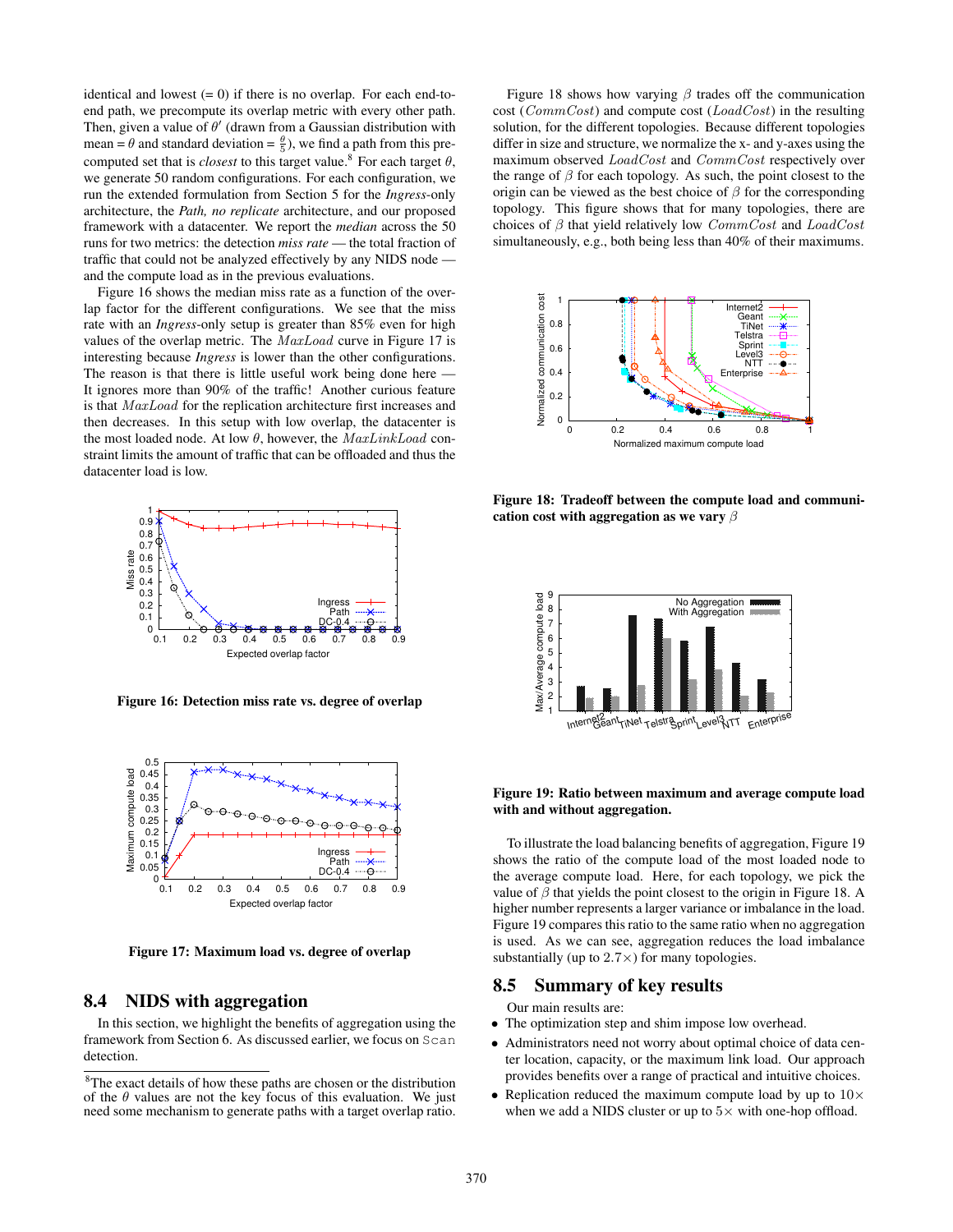- In the presence of traffic dynamics, replication provided up to an order of magnitude reduction in maximum load.
- Replication reduced the detection miss rate from 90% to zero in the presence of partially overlapping routes.
- Aggregation reduced the load imbalance by up to  $2.7 \times$ .

# **9. DISCUSSION**

**Consistent configurations:** One concern with distribution is ensuring consistency when configurations are recomputed. We could use standard techniques from the distributed systems literature (e.g., two-phase commit [21]). We can also use simpler domain-specific solutions; e.g., whenever new configurations are pushed out, the NIDS nodes continue to honor both the previous and new configurations during the transient period. This may potentially duplicate some work, but ensures correctness of operation.

**Shim for higher line-rates:** Our current shim implementation imposes close to zero overhead for a single-threaded NIDS running on a single core machine for traffic up to 1 Gbps. We plan to extend our implementation using recent advances in packet capture [25, 26].

**Robustness to dynamics:** A sudden, significant shift in traffic patterns (adversarial or otherwise) could render the current distribution strategies ineffective. One approach to counter this is to allow for some "slack" (e.g., using the 80-th percentile values instead of the mean) in the input traffic matrices to tolerate such sudden bursts.

**Extending to NIPS and active monitoring:** Our approach can be generally applied to any *passive* traffic monitoring system without affecting the forwarding paths or latency of traffic. Our framework can also be extended to the case of intrusion prevention systems (NIPS), though unlike NIDS, NIPS are on the critical forwarding path which raises two additional issues that we need to handle. These arise from the fact that we are not actually replicating traffic in this case; rather, we are *rerouting* it. First, we can no longer treat the  $BG_l$  as a constant in the formulation. Second, we need to ensure that the latency penalty for legitimate traffic due to rerouting is low.

**Combining aggregation and replication:** As future work we plan to explore if a unified formulation that combines both opportunities offers further improvements. For example, we might be able to use replication to reduce the communication cost of aggregation. One challenge is that the analyses benefiting from aggregation may need to split the traffic at a different granularity (e.g., per source) vs. those exploiting replication (e.g., stateful signature matching on a per-session basis). Thus, we need a more careful shim design to avoid duplicating the effort in packet capture across different nodes in order to combine these ideas.

# **10. RELATED WORK**

**Scaling NIDS hardware:** NIDS involve computationally intensive tasks (e.g., string and regular-expression matching). There are many proposals for better algorithms for such tasks (e.g., [33]), using specialized hardware such as TCAMs (e.g., [20, 42]), FPGAs (e.g., [17]), or GPUs (e.g., [38]). The dependence on specialized hardware increases deployment costs. To address this cost challenge, there are ongoing efforts to build scalable NIDS on commodity hardware to exploit data-level parallelism in NIDS workloads (e.g., [37,39]). These efforts focus on scaling *single-vantagepoint* implementations and are thus complementary to our work. Our framework allows administrators to optimally use their existing hardware or selectively add NIDS clusters.

**NIDS management:** Our use of centralized optimization to assign NIDS responsibilities follows in the spirit of our prior work [29]. The approach we propose here extends our prior work in three key ways. First, we generalize on-path distribution to include replication and aggregation. Second, this previous framework cannot handle the types of split-traffic analysis with asymmetric routes as we showed in Figure 16. Third, on a practical note, this past approach requires source-level changes to the NIDS software. In contrast, our implementation allows administrators to run off-the-shelf NIDS software.

**Offloading NIDS:** A recent proposal makes a case for outsourcing all network processing functionality including NIDS to cloud providers [32]. While this may work for small businesses and enterprises, larger enterprises and ISPs would likely retain in-house infrastructure due to security and policy considerations. Furthermore, this proposal does not focus on computation-communication tradeoffs. Our approach can also incorporate a cloud datacenter and can offer ways to augment existing infrastructure instead of getting rid of it altogether.

**Distributed NIDS:** Prior work makes the case for network-wide visibility and distributed views in detecting anomalous behaviors (e.g., [16]). These focus primarily on algorithms for combining observations from multiple vantage points. Furthermore, specific attacks (e.g., DDoS attacks, stepping stones) and network scenarios (e.g., asymmetric routing as in Section 2) inherently require an aggregate view. Our focus is not on the algorithms for combining observations; rather, we build a framework for enabling such aggregated analysis.

# **11. CONCLUSIONS**

While there are many advances in building better NIDS hardware, there is a substantial window before networks can benefit from these in practice. Our work complements existing research in scaling NIDS hardware with techniques to better utilize and augment existing NIDS deployments. To this end, we proposed a general NIDS architecture to leverage three opportunities: offloading processing to other nodes on a packet's routing path, traffic replication to off-path nodes (e.g., to NIDS clusters), and aggregation to split expensive NIDS tasks. We implemented a lightweight shim that allows networks to realize these benefits with little to no modification to existing NIDS software. Our results on many real-world topologies show that this architecture reduces the maximum compute load significantly, provides better resilience under traffic variability, and offers improved detection coverage for scenarios needing network-wide views.

# **Acknowledgements**

We are grateful to Geoff Voelker for commenting on drafts of this paper and to Chad Spensky for initial discussions on this research. This work was supported in part by NSF grants 0831245 and 1040626, and by grant number N00014-10-1-0155 from the Office of Naval Research.

## **12. REFERENCES**

- [1] Powering virtual network services. http://embrane.com.
- [2] ZScaler Cloud Security. http://www.zscaler.com.
- [3] Allman, M., Kreibich, C., Paxson, V., Sommer, R., and Weaver, N. Principles for developing comprehensive network visibility. *In Proc. HOTSEC'08*, 2008.
- [4] Bittwist. http://bittwist.sourceforge.net.
- [5] Bob hash. http://burtleburtle.net/bob/hash/doobs.html.